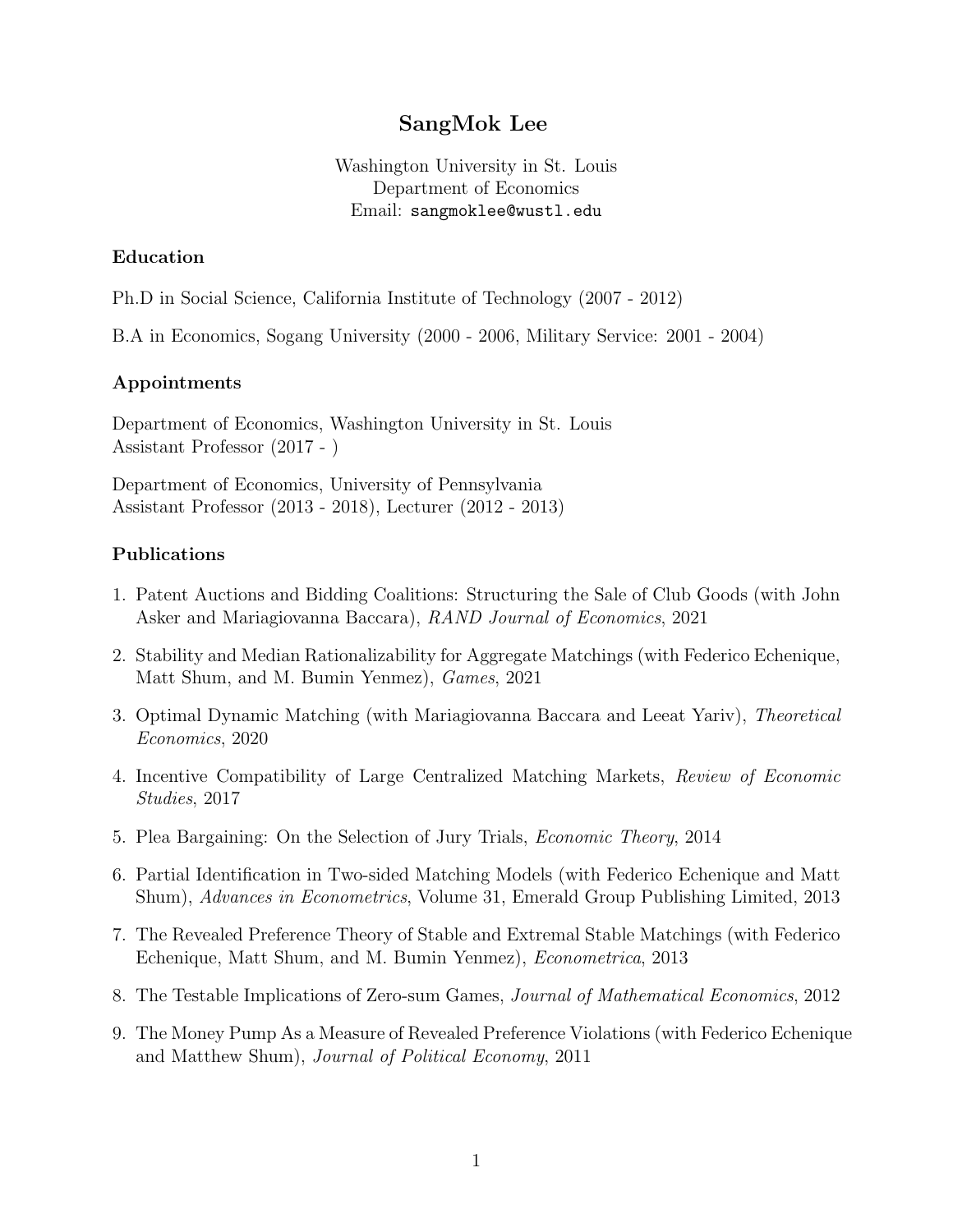## Working Papers

- 1. Stable Allocations in Discrete Economies (with Federico Echenique and Sumit Goel)
- 2. Observational Learning with Ordered States (with Navin Kartik, Daniel Rappoport, and Tianhao Liu)
- 3. Single-Crossing Differences on Distributions (with Navin Kartik and Daniel Rappoport)
- 4. Preference Learning in School Choice Problems (with Aaron Bodoh-Creed)
- 5. Task Allocation and On-the-job Training (with Mariagiovanna Baccara and Leeat Yariv)
- 6. The Optimal Allocation of Covid-19 Vaccines (with Ana Babus and Sanmay Das)
- 7. On the Efficiency of Stable Matchings in Large Markets (with Leeat Yariv)
- 8. Asset Reallocation with Intermediaries Under Selling Pressure (with Swaminathan Balasubramaniam and Armando Gomes)

### Awards, Grants

Weidenbaum Center Impact Grant, WashU, with Brian Rogers and Mariagiovanna Baccara (2021) The Best Graduate Award, Sogang University (2006) Republic of Korea Presidential Award for Honor Students (2005)

## Referee

American Economic Journal: Microeconomics, American Economic Review, AER: Insights, The B.E. Journal of Theoretical Economics, Econometrica, Economics Bulletin, Games and Economic Behavior, International Economic Review, Journal of Economic Theory, Journal of the European Economic Association, Journal of Mathematical Economics, Journal of Political Economy, Journal of Public Economics, Management Science, Mathematical Social Sciences, Operations Research, Review of Economic Design, Review of Economics and Statistics, Review of Economic Studies, Social Choice and Welfare, Theoretical Economics, Transactions on Economics and Computation

## Conference Program Committee

MATCH-UP (2017) ACM Conference on Economics and Computation (Refereed: 2017, 2022)

### Short-term Visits

Simon Institute for the Theory of Computing (Fall 2019).